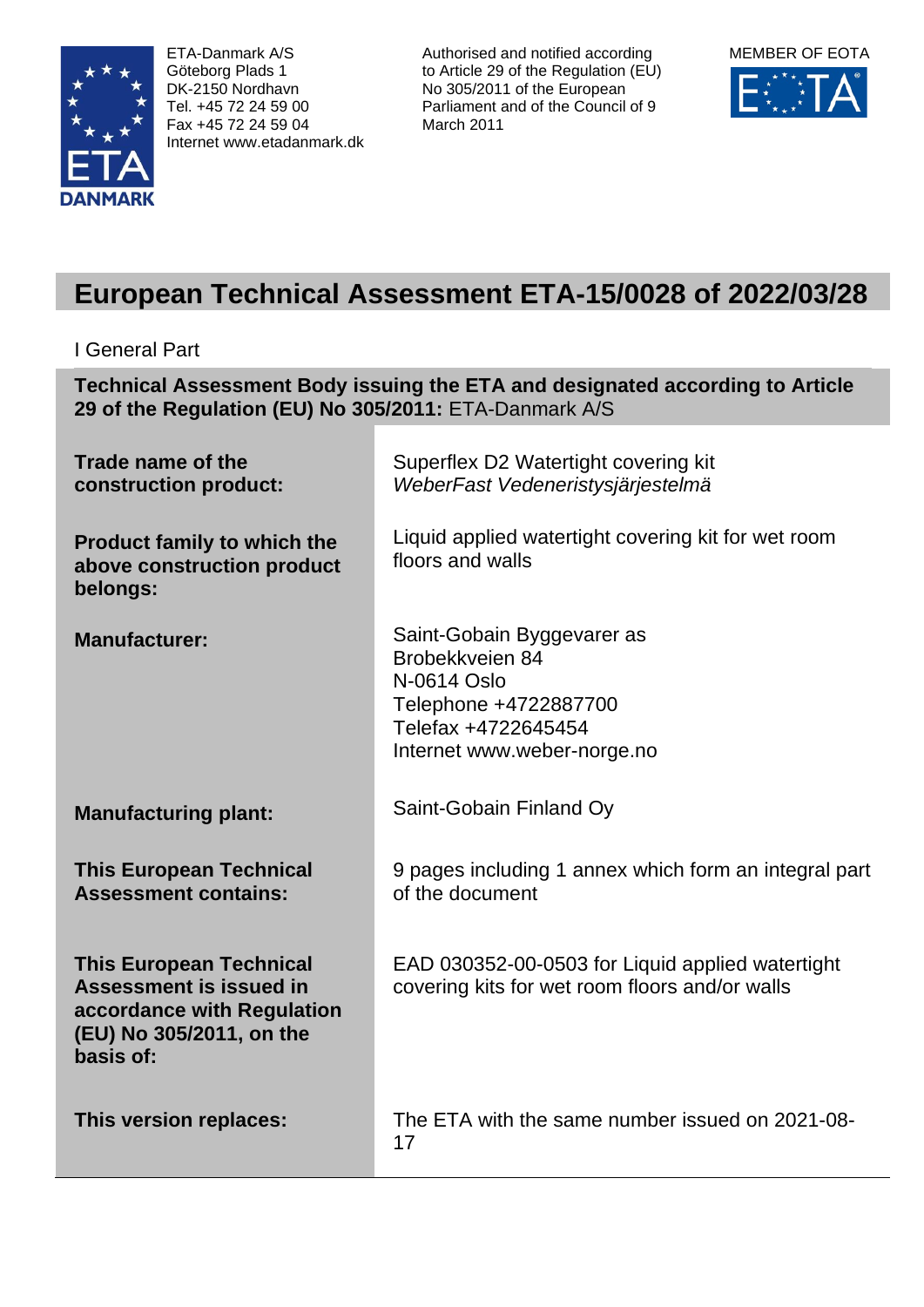Translations of this European Technical Assessment in other languages shall fully correspond to the original issued document and should be identified as such.

Communication of this European Technical Assessment, including transmission by electronic means, shall be in full (excepted the confidential Annex(es) referred to above). However, partial reproduction may be made, with the written consent of the issuing Technical Assessment Body. Any partial reproduction has to be identified as such.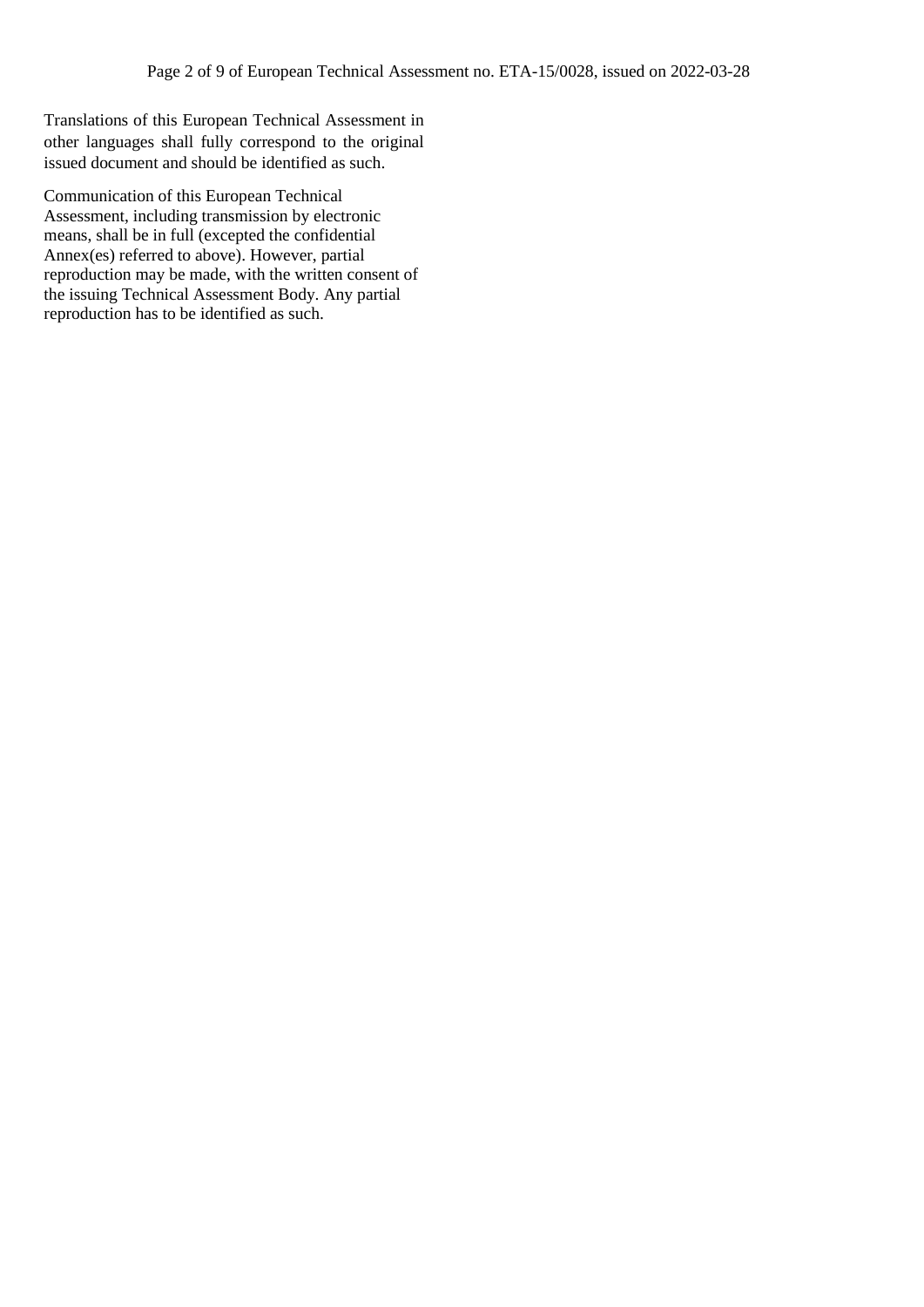# **II SPECIFIC PART OF THE EUROPEAN TECHNICAL ASSESSMENT**

# **1 Technical description of product and intended use**

## **Technical description of the product**

WeberFast is a liquid applied two component membrane kit and associated components, such as primers, reinforcements and adhesives, which serves as a watertight covering for wet room floors and walls beneath a wearing surface.

The kit consists of the following components:

#### **Primers**

Weber.tec 1 or Weber.floor 4716 Primer, which is used for non-moisture sensitive substrates and weber MS+ Moisture Sealer for moisture sensitive substrates. The weber MS+ Moisture Sealer is intended to have a significant additional function in limiting the water vapour permeability of the kit.

#### **Membrane**

The weber.tec Superflex D2 membrane is a twocomponent membrane system consisting of Weber cement-based powder and Weber liquid - 1:1 parts by weight.

#### **Reinforcement**

The reinforcements are Weber Stripe, weber.tec 828 DB, Weber Inner Corner and Weber Outer Corner which are used in connection between the floor and walls and in corners in order to bridge joints. Reinforcements are glued to the substrate with Superflex D2 membrane.

Sealing around pipe penetrations are made with Weber Sealing Collars, which are prefabricated collars glued to the substrate with Superflex D2 membrane, and sealing of floor gullies is made with Weber Drain Collar which is a butyl based self-adhering collar.

The reinforcement is normally not intended to cover the entire floor and wall covering, but is used over joints and in corners and around pipe penetrations and floor gullies.

#### **Adhesives**

Adhesives covered by this ETA is: weber rex fix, Weber.xerm 858 blue comfort, weber Multiglue and weber.tec. Superflex D2.

#### **Kit**

The kit is constructed as follows:

- For non-moisture sensitive substrates (massive stone structures); a layer of minimum  $0.1 \frac{\mu}{m^2}$  (100)  $g/m<sup>2</sup>$ ) weber.floor 4716 Primer (diluted with water 1:3) or a layer of minimum 0,1  $1/m^2$  (100  $g/m^2$ ) weber.tec 1 Primer (undiluted) is used.
- For moisture sensitive substrates  $158 \text{ g/m}^2$ ) weber MS+ Moisture Sealer is used. On absorbing substrates a first layer is applied with weber MS+ Moisture Sealer diluted 1:3 with water. Second layer is applied undiluted.
- reinforcement of in- and out-going corners in walls, over joints or cracks in the substrate, around pipe penetrations, floor gullies and along the connection between floor and wall as described under the heading "Reinforcement".
- at least  $2.5 \text{ kg/m}^2$  (when using mixing ration 1:1) on the wall and floor of Superflex D2 Waterproofing Membrane is distributed evenly over the surface in two applications. Alternatively, at least  $1.2 \text{ kg/m}^2$  (when using mixing ratio 1 part dispersion : 0,75 part powder) on the wall and floor of Superflex D2 Waterproofing Membrane is distributed evenly over the surface in two applications can be used
- a layer of ceramic tiles adhered to the kit with cement based tile adhesive (See adhesives covered by the ETA).

Note that the above mentioned amount of Superflex D2 corresponds to a dry film thickness of min. 2,0 mm or 0,8mm respectively on wall and floor. (see section 3.8).

# **2 Specification of the intended use in accordance with the applicable EAD**

The intended use of the covering kit is:

1. watertight covering for use beneath a wearing surface, normally in the form of tiles, on substrates of gypsum boards, cement fibre boards, XPS boards and concrete, i.e. non moisture sensitive substrates, which are rigid and susceptible to cracking, in indoor applications,

The kit can be used with the following types of floor gullies:

Circular and rectangular gullies made from stainless steel or plastic type PP with flange for adhesion of the watertight covering. The water tightness at the connection into the gully are ensured by Drain Collar and with spring clamping ring, clamping ring as screwed connection or with flange for adhesion of the waterproofing material.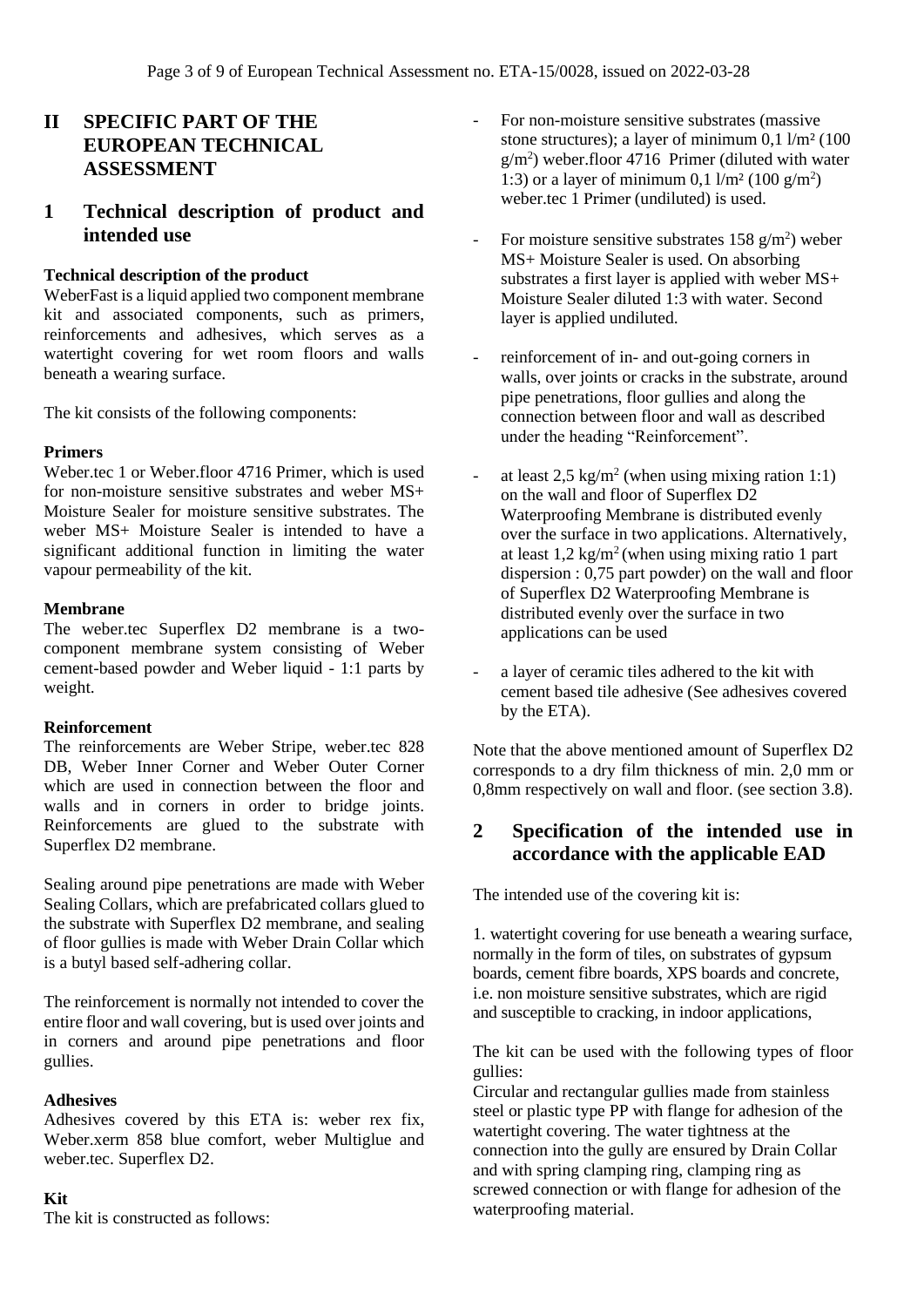2. Indoor applications, where the liquid applied kit is not exposed to temperatures (i.e. temperature of structure) below 10  $\degree$ C and above 40  $\degree$ C, in the following uses:

- Floor and wall surfaces with only occasional direct exposure to water, e.g. at a good distance from shower or bathtub.
- Floors and walls in shower areas or around bathtubs used for a few showers daily, e.g. in ordinary dwellings, multi-family houses and hotels
- Floor and wall surfaces with exposure to water more frequent or of longer duration than normally anticipated in dwellings, e.g. public wet rooms, schools and sport facilities.

The provisions made in this European Technical Assessment are based on an assumed intended working life of the kit of 25 years.

The indications given on the working life cannot be interpreted as a guarantee given by the producer or Assessment Body, but are to be regarded only as a means for choosing the right products in relation to the expected economically reasonable working life of the works.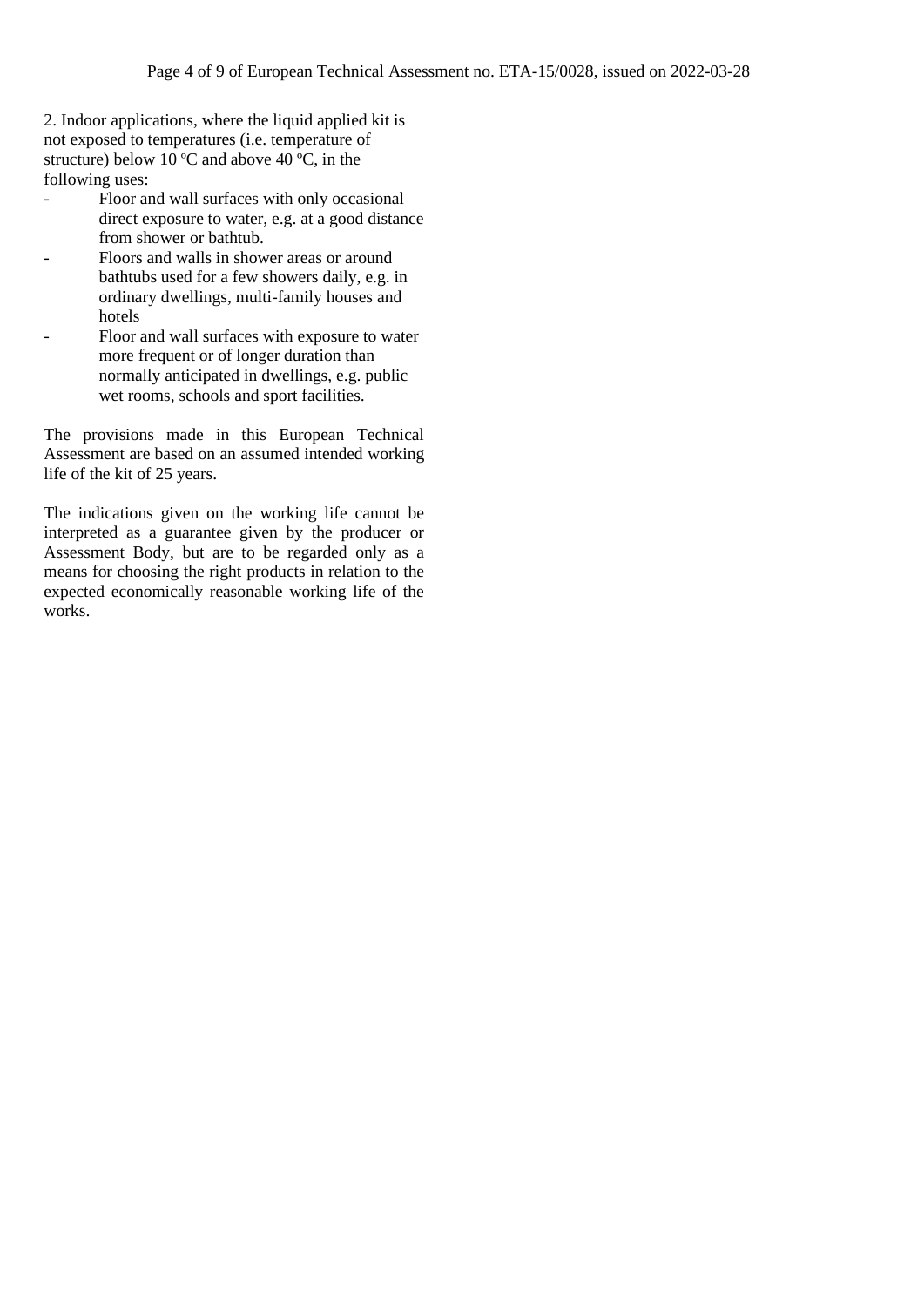# **3 Performance of the product and references to the methods used for its assessment**

L,

| Characteristic |                                   |                        |  |                                                                                                                                                                                                                         | <b>Assessment of characteristic</b>     |                                                                                                                                                                                                                        |
|----------------|-----------------------------------|------------------------|--|-------------------------------------------------------------------------------------------------------------------------------------------------------------------------------------------------------------------------|-----------------------------------------|------------------------------------------------------------------------------------------------------------------------------------------------------------------------------------------------------------------------|
|                | 3.2 Safety in case of fire (BWR2) |                        |  |                                                                                                                                                                                                                         |                                         |                                                                                                                                                                                                                        |
|                | Reaction to fire                  |                        |  | No performance assessed                                                                                                                                                                                                 |                                         |                                                                                                                                                                                                                        |
|                | (BWR3)                            |                        |  |                                                                                                                                                                                                                         | 3.3 Hygiene, health and the environment |                                                                                                                                                                                                                        |
|                |                                   | Dangerous substances   |  |                                                                                                                                                                                                                         |                                         | The product does not contain/release dangerous substances                                                                                                                                                              |
|                | Vapour permeability               |                        |  | The vapour permeability of the Superflex D2 membrane<br>without and with primer applied in an amount of 2,5 kg/m <sup>2</sup><br>to a dry film thickness of 2,0 mm when tested at 23°C and<br>RH 93 $\rightarrow$ 50 %. |                                         |                                                                                                                                                                                                                        |
|                |                                   |                        |  |                                                                                                                                                                                                                         |                                         | $S_d$ (H <sub>2</sub> O) [m] 4,5 and $\mu$ (H <sub>2</sub> O) [-] 2100 for kits with 2 $\times$<br>$1.25\text{kg/m}^2$ Superflex D2 membrane (equivalent thickness =<br>$2,0$ mm).                                     |
|                |                                   |                        |  |                                                                                                                                                                                                                         |                                         | Water vapour permeance W $(kg/(m2 \cdot s \cdot Pa))$ 3,19 x $10^{-11}$<br>and Water vapour diffusion factor $\mu = 61449$ for kits<br>with weber MS+ Moisture Sealer $1 \times 158$ g/m <sup>2</sup>                  |
|                |                                   |                        |  |                                                                                                                                                                                                                         |                                         | The vapour permeability of the Superflex D2 membrane<br>without and with primer applied in an amount of $1,2 \text{ kg/m}^2$<br>to a dry film thickness of 0,8 mm when tested at 23°C and<br>RH 93 $\rightarrow$ 50 %. |
|                |                                   |                        |  |                                                                                                                                                                                                                         |                                         | $S_d(H_2O)$ [m] 3,5 and $\mu(H_2O)$ [-] 6670 for kits with 2 $\times$<br>$0.6 \text{ kg/m}^2$ Superflex D2 membrane (equivalent thickness =<br>$0,8$ mm).                                                              |
|                |                                   |                        |  |                                                                                                                                                                                                                         |                                         | Water vapour permeance W $(kg/(m2 \cdot s \cdot Pa))$ 21 x 10 <sup>-12</sup><br>and Water vapour diffusion factor $\mu = 21415$ for kits<br>with weber MS+ Moisture Sealer $1 \times 158$ g/m <sup>2</sup>             |
|                |                                   | Moisture resistance    |  |                                                                                                                                                                                                                         |                                         |                                                                                                                                                                                                                        |
|                | Water tightness                   |                        |  |                                                                                                                                                                                                                         |                                         | Watertight according to EN 14891                                                                                                                                                                                       |
|                |                                   | Crack bridging ability |  |                                                                                                                                                                                                                         |                                         | $2 \times 1.25$ kg/m <sup>2</sup> Superflex D2 membrane (equivalent<br>thickness = $2,0$ mm).<br>Assessment category 1, crack width 0,4 mm                                                                             |
|                |                                   |                        |  |                                                                                                                                                                                                                         |                                         | $1 \times 1.2$ kg/m2 Superflex D2 membrane (equivalent<br>thickness = $0,8$ mm).<br>Assessment category 1, crack width 0,4 mm                                                                                          |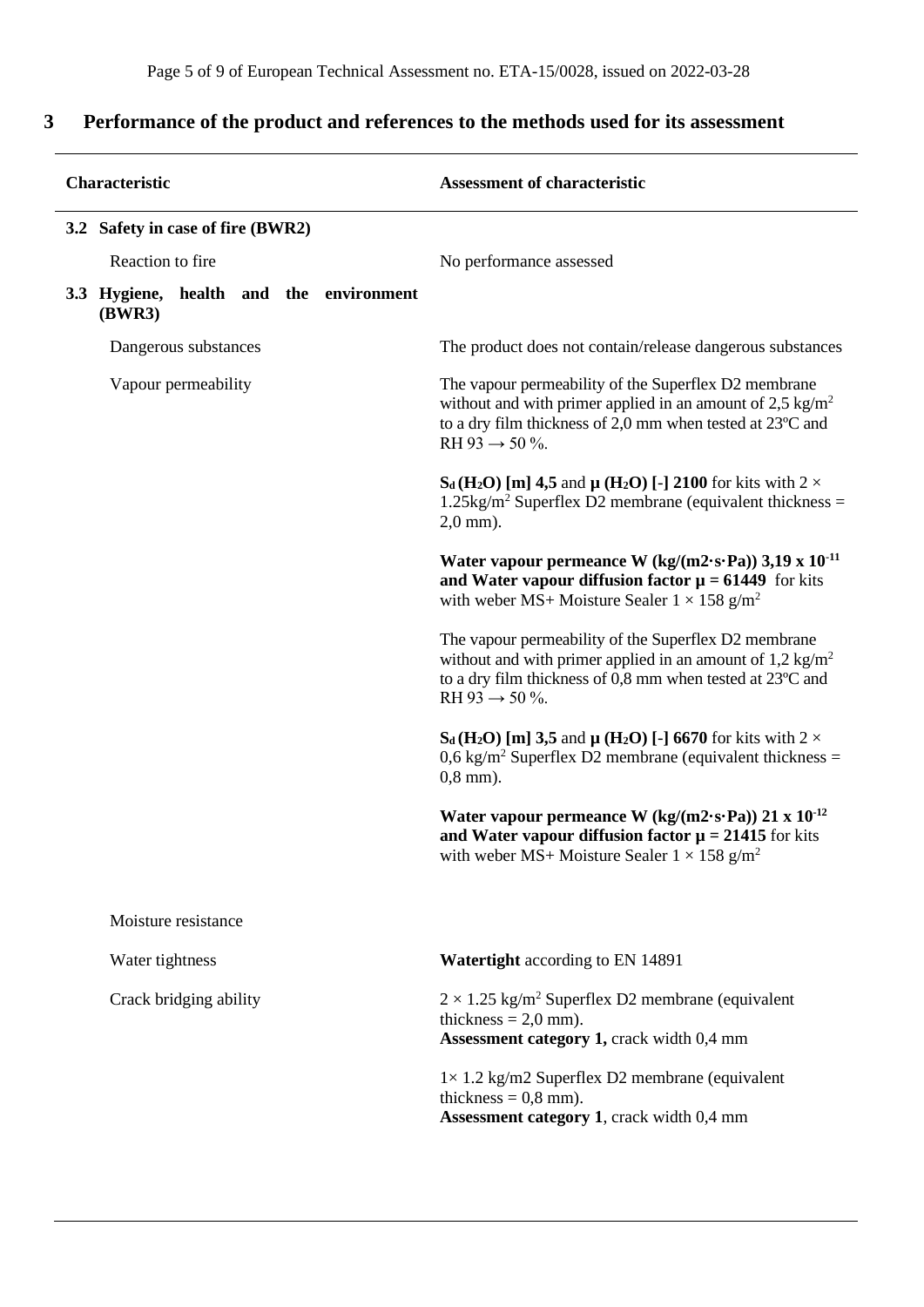| <b>Characteristic</b>               | <b>Assessment of characteristic</b>                                                                                                                                                                                                                                                         |  |  |  |
|-------------------------------------|---------------------------------------------------------------------------------------------------------------------------------------------------------------------------------------------------------------------------------------------------------------------------------------------|--|--|--|
| Bond strength                       | Weber MS+ Moisture sealer, Weber.tec 1 or Weber floor<br>4716 primer and Superflex D2 membrane and weber rex<br>fix, weber.xerm 858 blue comfort and Superflex D2 as a<br>tile adhesive on concrete substrate all comply with<br><b>Assessment category 2:</b> Bond strength $\geq 0.5$ MPa |  |  |  |
|                                     | Superflex D2 membrane and weber Multiglue tile adhesive<br>on concrete substrate all comply with<br><b>Assessment category 1:</b> $> 0.3$ MPa                                                                                                                                               |  |  |  |
|                                     | Weber MS+ Moisture Sealer and Superflex D2 membrane<br>and weber Multiglue tile adhesive on cement fibre boards,<br>XPS board and concrete substrate all comply with<br><b>Assessment category 1</b> : $> 0.3$ Mpa                                                                          |  |  |  |
| Scratching resistance               | Weber MS+ Moisture Sealer and Superflex D2 membrane<br>and weber rex fix tile adhesive on gypsum boards substrate<br>all comply with<br>Assessment category $1:$ > 0,3 MPa<br>No performance determined                                                                                     |  |  |  |
| Joint bridging ability              | <b>Assessment category 2</b>                                                                                                                                                                                                                                                                |  |  |  |
| Water tightness around penetrations | Superflex D2 membrane and Weber Sealing Collar and<br>Weber Drain Collar **) or Weber reinforcements Weber<br>Fibrestripe, weber.tec 828 DB, Weber Inner Corner, Weber<br>Outer Corner, as described in section II.1 of this ETA<br>comply with<br><b>Assesment category 2: Watertight</b>  |  |  |  |
|                                     | Specifically the following combinations of the kit and floor<br>gullies have been assessed :                                                                                                                                                                                                |  |  |  |
|                                     | Superflex D2 membrane (without primer) with Weber<br>Drain Collar (Yellow 37cm x 37cm):<br>Blücher floor drain, (stainless steel).                                                                                                                                                          |  |  |  |
|                                     | Superflex D2 membrane (without primer) with Weber<br>Drain Collar (Grey 37cm x 37cm):<br>Joti floor drain, (PP).<br>Serres floor drain (PP).                                                                                                                                                |  |  |  |
|                                     | Superflex D2 membrane (without primer) with Weber<br>Sealing Collar (Yellow various sizes):<br>50mm pipe (PP)<br>11mm pipe (PP)                                                                                                                                                             |  |  |  |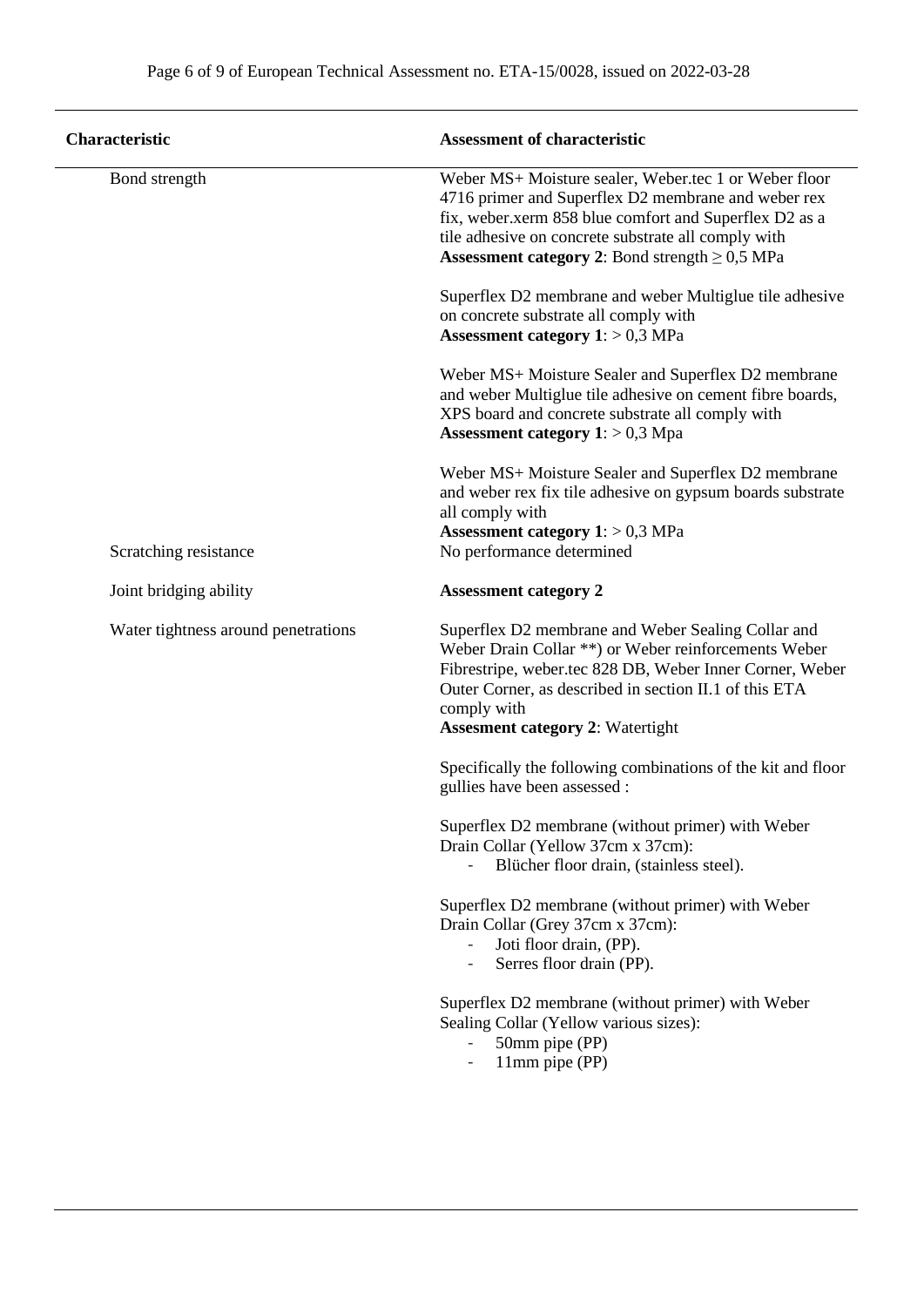| <b>Characteristic</b>                                                                                                                                    | <b>Assessment of characteristic</b>                                  |  |  |  |
|----------------------------------------------------------------------------------------------------------------------------------------------------------|----------------------------------------------------------------------|--|--|--|
| 3.8 Related aspects of durability                                                                                                                        | On concrete                                                          |  |  |  |
| Resistance to temperature                                                                                                                                | <b>Assessment category 2:</b> Bond strength $\geq 0.5$ MPa           |  |  |  |
| Resistance to water                                                                                                                                      | <b>Assessment category 2:</b> Bond strength $\geq 0.5$ MPa           |  |  |  |
| Resistance to alkalinity                                                                                                                                 | <b>Assessment category 2:</b> Bond strength $\geq 0.5$ MPa           |  |  |  |
|                                                                                                                                                          | On cement fibre boards and XPS board                                 |  |  |  |
| Resistance to temperature                                                                                                                                | <b>Assessment category 2:</b> Bond strength $\geq 0.5$ MPa           |  |  |  |
| Resistance to water                                                                                                                                      | <b>Assessment category 1</b> : $> 0.3$ Mpa                           |  |  |  |
| Resistance to alkalinity                                                                                                                                 | <b>Assessment category 1:</b> $> 0.3$ MPa                            |  |  |  |
|                                                                                                                                                          | On gypsum boards                                                     |  |  |  |
| Resistance to water                                                                                                                                      | <b>Assessment category 1</b> : $> 0.3$ Mpa                           |  |  |  |
| Repairability                                                                                                                                            | Repairable                                                           |  |  |  |
| Thickness                                                                                                                                                | The required weight (wet) of the Superflex D2 membrane               |  |  |  |
|                                                                                                                                                          | is 2,5 kg/m <sup>2</sup> which equals 2 mm dry thickness when using  |  |  |  |
|                                                                                                                                                          | mixing ratio 1:1 and 1,25 kg/m <sup>2</sup> and equals = 0,8 mm when |  |  |  |
|                                                                                                                                                          | using mixing ratio $1:0,75$ .                                        |  |  |  |
| *) In addition to the specific clauses relating to dangerous substances contained in this European technical Assessment, there may be other requirements |                                                                      |  |  |  |

applicable to the products falling within its scope (e.g. transposed European legislation and national laws, regulations and administrative provisions). In order to meet the provisions of the Construction Products Regulation, these requirements need also to be complied with, when and where they apply. \*\*) In accordance with the provisions of EAD 030352-00-0503 – Annex A, the kit has been tested with three types of floor gullies; two PP gullies, both with clamping rings - and one stainless steel gully

#### **Aspects related to the performance of the product**

The European Technical Assessment is issued for the product on the basis of agreed data/information, deposited with ETA-Danmark, which identifies the product that has been assessed and judged. Changes to the product or production process, which could result in this deposited data/information being incorrect, should be notified to ETA-Danmark before the changes are introduced. ETA-Danmark will decide whether or not such changes affect the ETA and consequently the validity of the CE marking on the basis of the ETA and if so whether further assessment or alterations to the ETA, shall be necessary.

The performance of the watertight membrane kit results from the characteristic values and categories.

The supplementing statements of the manufacturer stated in the MTD for design and application of the watertight system for creating a watertight covering under wearing surface for floors and walls in indoor wet areas shall be considered

The performance of the watertight membrane can be assumed only, if the following aspects are considered:

− only those components which are specified components of the kit can be used,

- − the appropriate tools shall be used and adjuvant, precautions shall be taken,
- inspecting the substrate surface for cleanliness and correct treatment,
- − inspection in the process of establishing the kit and of the finished watertight membrane and documentation of the results.

The information as to the handling of waste products shall be observed.

It is the manufacturer's responsibility to make sure that all those who utilize the kit will be appropriately informed about the specific conditions according to this ETA and the not confidential parts of the MTD deposited to this ETA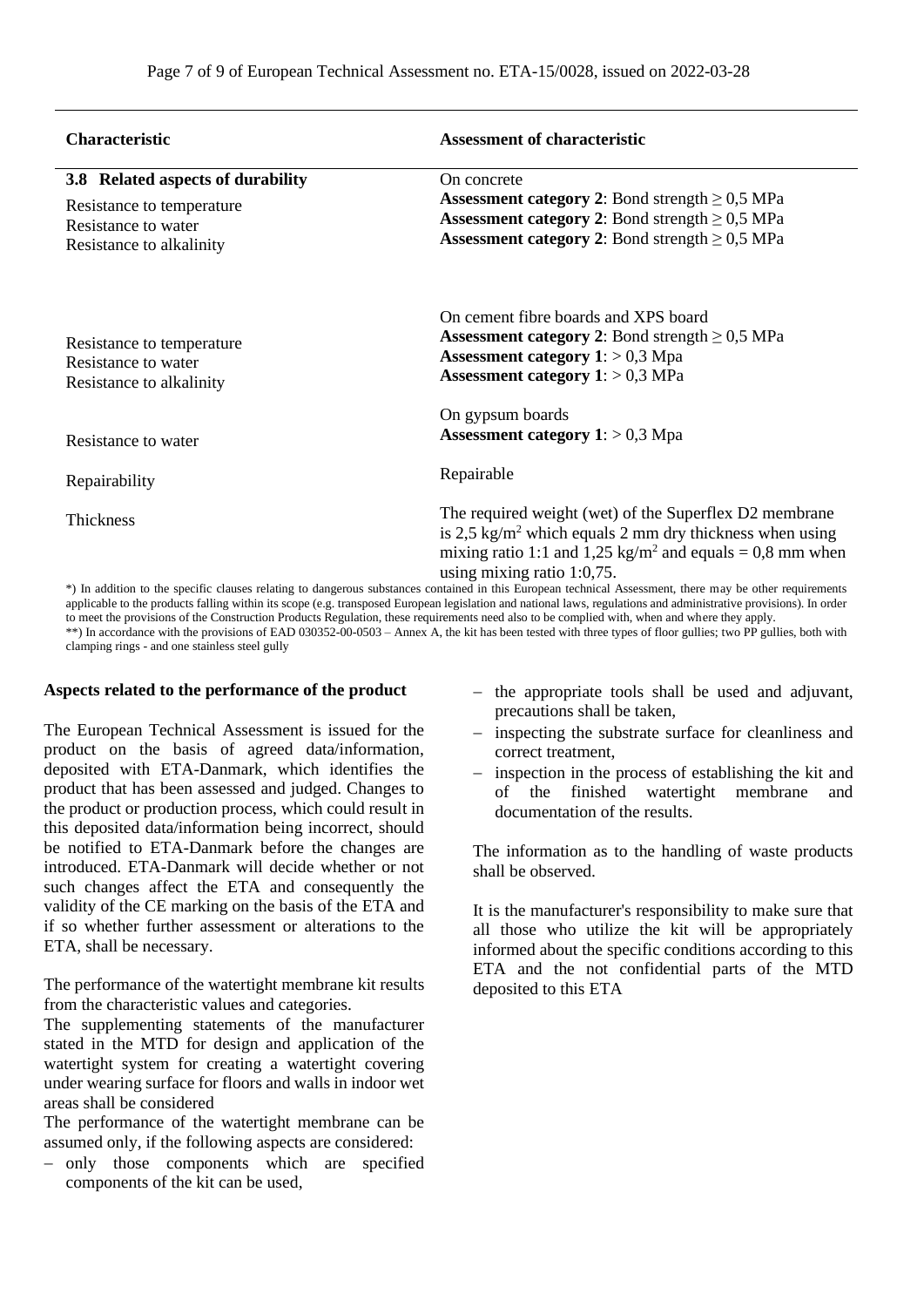# **4 Attestation and verification of constancy of performance (AVCP)**

## **4.1 AVCP system**

According to the decision 2003/655/EC of the European Commission as amended, the system(s) of assessment and verification of constancy of performance (see Annex V to Regulation (EU) No 305/2011) is 2+.

# **5 Technical details necessary for the implementation of the AVCP system, as foreseen in the applicable EAD**

Technical details necessary for the implementation of the AVCP system are laid down in the control plan deposited at ETA-Danmark prior to CE marking

Issued in Copenhagen on 2022-03-28 by

Thomas Bruun Managing Director, ETA-Danmark